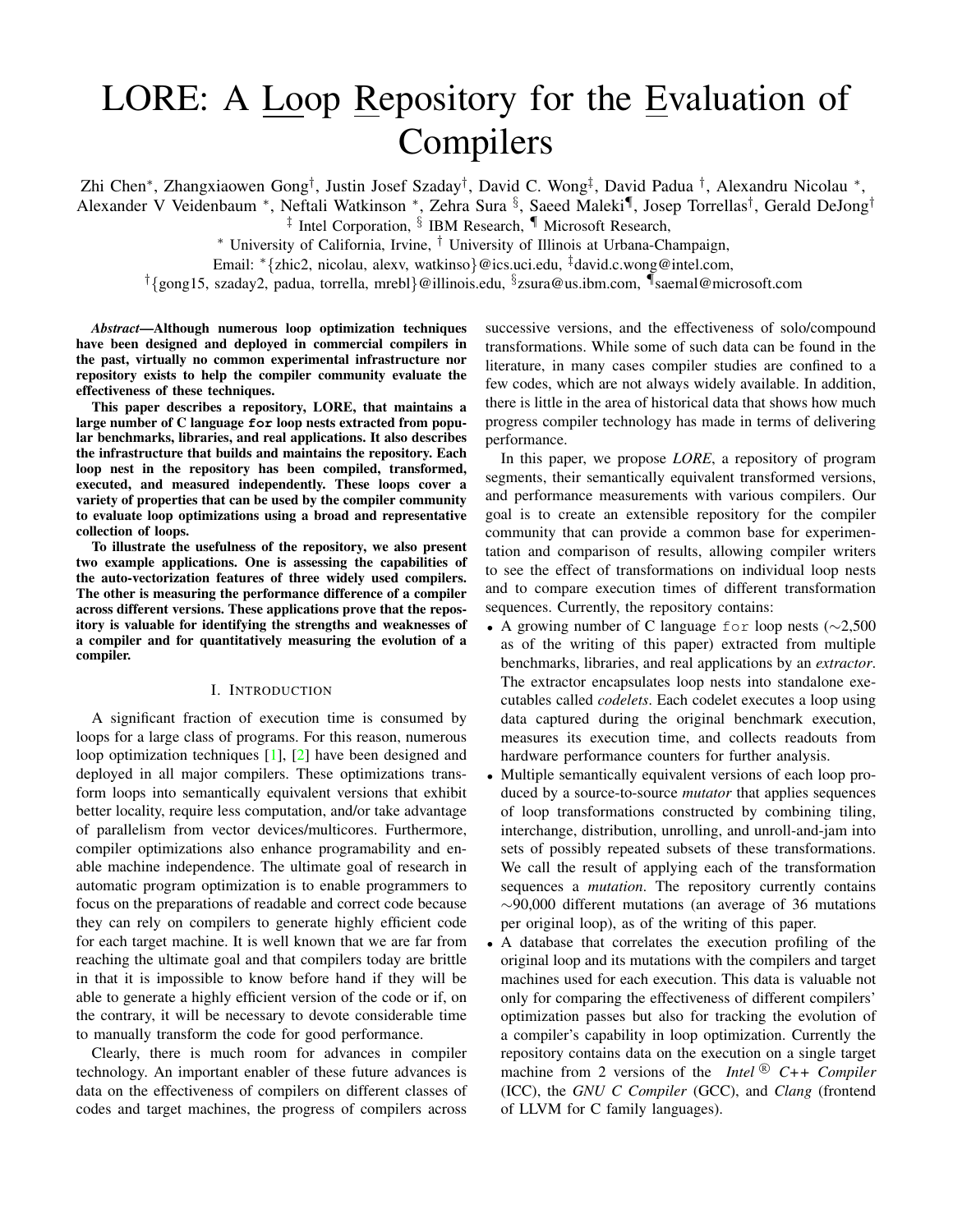We extract the loops from the benchmarks for two reasons. One is to reduce the time to evaluate each loop. Evaluating the effect of different compilers with various switches on the original loop nests and their semantically equivalent mutations typically requires numerous executions of the loop. Much time is saved by executing the loop and its mutations in isolation. The second reason is that it is important to study the execution of the loops separately so that we could classify loops for the purposes of applying machine learning techniques for compilation and, when necessary, alter the context of execution of each loop.

Both the source code for the original loop and its mutations and the measurement data are available for download/query from the *LORE* website. The web interface also conveniently allows users to view dynamically generated plots/charts from selected loops/compilers.

In order to illustrate the usefulness of *LORE*, we include in this paper two experiments. One compares the effectiveness of major compilers' auto-vectorizers since vectorization plays an important role in performance improvement and efficient hardware utilization. The other assesses the performance difference across generations of a compiler. These experiments prove that *LORE* is an efficient approach to effectively identify the strengths and weaknesses of a compiler and to quantitatively measure the evolution of a compiler.

The remainder of the paper is organized as follows. Section [II](#page-1-0) presents the tools contained in the infrastructure for loop extraction, mutation, and clustering. We explain the details of the repository in Section  $III$ . Section [IV](#page-5-0) gives two example analysis that users can perform using the data in the repository. Section [V](#page-8-0) discusses related work and compares our repository and infrastructure tools with the state-of-the-art research. Finally, Section [VI](#page-9-2) concludes the paper.

#### II. MODULES TO CREATE AND ACCESS *LORE*

<span id="page-1-0"></span>Figure [1](#page-1-1) shows the different software modules that we have built to create and access *LORE*, which include:

- an extractor to create codelets,
- a mutator to create multiple semantically equivalent versions (mutations) of each codelet,
- a clusterer to classify the codelets,
- a database as the repository to store various measurements of the codelets/mutations,
- a web interface to give broad access to the repository.

In this section, we describe these modules. The first three were implemented using the ROSE source-to-source compiler infrastructure[\[3\]](#page-9-3) and operate on C programs, one of the most widely used languages for high-performance computing.

### <span id="page-1-2"></span>*A. Extractor*

The extractor separates loops from benchmark programs to create codelets. There are three steps in the separation process. First, the extractor traverses the *abstract syntax tree* (AST) and identifies the for loops to be extracted. Second, the extractor copies and makes available to each of the codelets the value of all data that the codelet's loop accesses. That is, all the

<span id="page-1-1"></span>

Fig. 1: The system framework of the infrastructure.

data items that the loop reads before being modified during its execution. This is done to guarantee that the execution of the codelet will follow the same flow of control as the benchmark. The memory layout is preserved for data accessed in the loop, however the extractor does not replicate the cache state when a benchmark executes the target loop since cache state is invisible to the programmers during coding. Finally, the extractor copies the loop statements, creates the necessary declaration, and inserts the instrumentation statements.

Data copying. For each for loop nest to be separated, the extractor inserts code into the source file to first capture the data read inside the loop and then save them to a file. To this end, the loop nest is analyzed statically to identify all variables that are read-only or read-before-write. Variables that are guaranteed to be write-only or write-before-read are not instrumented as their values are generated during the execution of the loop. Then, for these collected variables the values are obtained as follows depending on the nature of the variables.

- Non-pointer scalar variables are instrumented simply by adding code to write their values to a file directly.
- Arrays with known dimensions are treated similarly to scalar variables. Statements are added before the target loop to write the values of all array elements to a file in a rowmajor way.
- Pointers and arrays of unknown sizes (e.g. int a[]) are handled following a two-pass procedure. In the first pass, all referenced memory locations are captured so that the memory boundaries in static, heap, and stack sections accessed by the loop are determined. In the second pass, the benchmark is executed again, and all the memory contents between the lower and upper boundaries of each memory section is saved to a file. To guarantee that the same pointer would have fixed addresses during the initial extraction and the later codelet execution, we disable the *address space layout randomization* (ASLR).
- The address of a structure variable is logged if it is a pointer. Otherwise, it is treated as a basic scalar type.

A target loop may be executed many times, i.e. it can be in a function called by another function and the caller is in a loop. To reduce the prohibitively high performance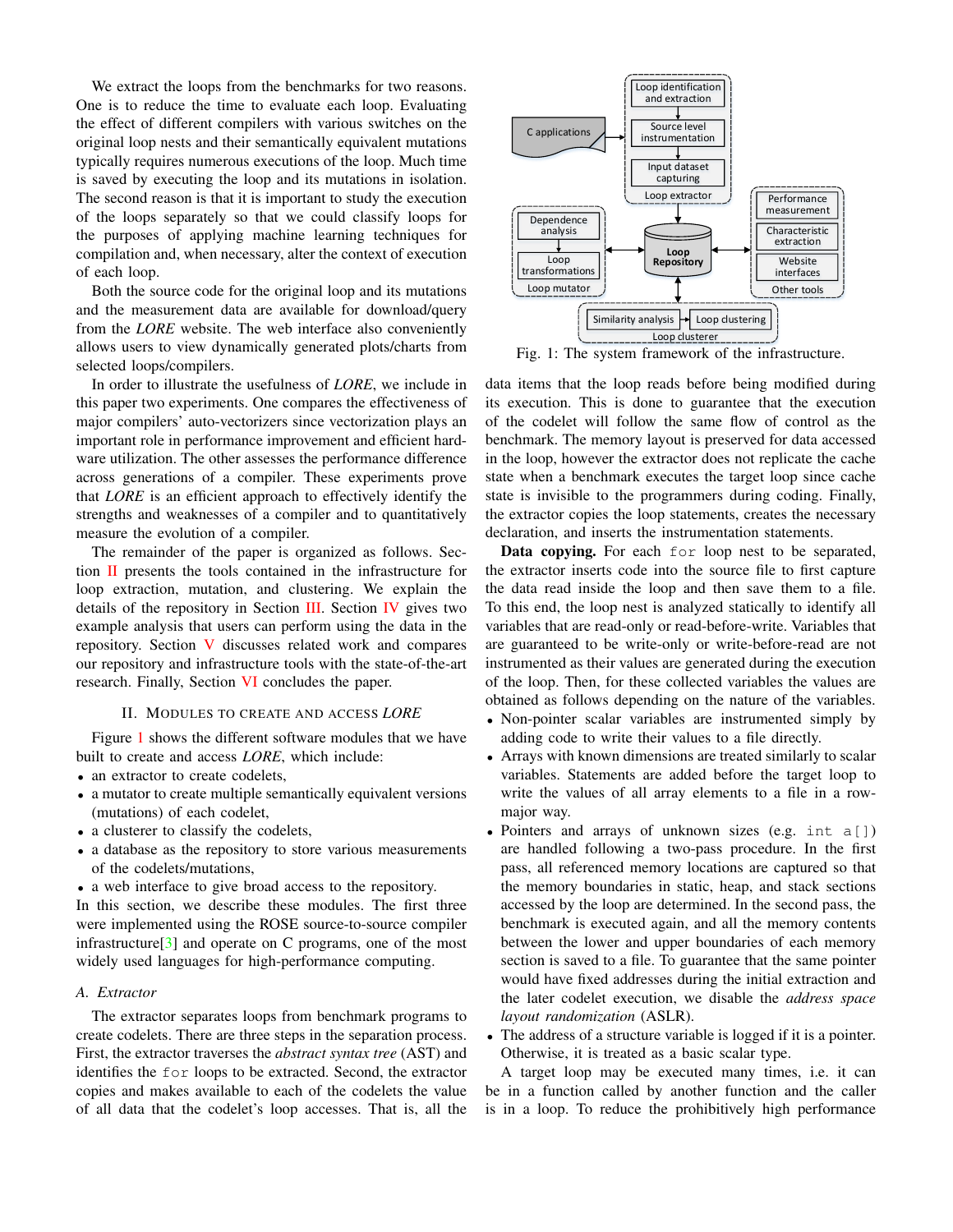and space overhead caused by instrumentation, our system currently saves data for only one invocation of the loop nest by using a sampling technique called reservoir sampling [\[4\]](#page-9-4). The sampling method guarantees that each execution instance is equally likely to be selected. This approach can be easily extended to enable the extraction of data for multiple executions of a loop.

Loop Statement Extraction. The third pass of the extractor copies the statements of the target for loop (nest) into a separate file to form a codelet. The codelet can then be compiled, transformed, executed, and measured as a standalone program. This pass creates the codelet by inserting into it:

- the executable statements of the target loop,
- the declaration of each variable used by the loop,
- the user-defined types that apply to variables referenced by the loop nest, e.g. enumerations, structures, and typedef,
- statements to load the data collected from instrumentation and statements to assign these values to variable in the program,
- statements to measure execution time and to read performance counters.

The first three tasks are relatively easy. Thus, in ROSE, we traverse the AST to analyze the type of each variable in the loop. When creating the declaration of a variable, we first check if it is a C built-in type or a user-defined type. C built-in types can be ignored, but user-defined types have to be handled carefully. We recursively extract all the directly and indirectly used user-defined type declaration chains before creating the declaration.

After collecting all declarations, we initialize them according to their data types as follows.

- Non-pointer scalar variables are initialized using the value collected from instrumentation directly.
- Each element of an array with known size is assigned with the value saved in the data file.
- Arrays of unknown sizes are created as pointers, i.e. int a  $\lceil \cdot \rceil$  is declared as int  $\star$  a in the extracted loop. We fill the related regions of global, heap, and stack sections with the copied data so that the isolated loop has the same memory mapping as the original loop. Each pointer, including the one declared from an unknown size array, is assigned the recorded memory location that is associated with the pointer in the original program. The current stack is saved and restored before and after each execution of the loop to guarantee the correct execution of the isolated loop.

### *B. Mutator*

The mutator applies to a codelet sequences of source-tosource, semantically-preserving transformations and creates one codelet for each loop version or mutation. As of the writing of this paper, the transformation sequences components are: interchange, tiling, unrolling, unroll-and-jam, and distribution. These five are among the most basic and widely used transformations. Dependence analysis is used to identify which transformations can be applied. As shown in Table [I](#page-2-0) all transformations are parameterized except for distribution, which is applied to maximize the number of resulting loops.

<span id="page-2-0"></span>

| <b>Transformation</b> | <b>Parameters</b>                                 | Maximum # of<br>variation |
|-----------------------|---------------------------------------------------|---------------------------|
| Interchange           | Lexicographical permutation<br>number             | depth!                    |
| Tiling                | Loop level, tile size $\overline{(8, 16)}$<br>32) | $depth \times 3$          |
| Unrolling             | Unroll factor $(2, 4, 8)$                         |                           |
| Unroll-and-jam        | Unroll factor $(2, 4)$                            | $(depth-1) \times 2$      |
| Distribution          | N/A                                               |                           |

| TABLE I: Transformations and their parameters |  |  |
|-----------------------------------------------|--|--|
|-----------------------------------------------|--|--|

To reduce the potentially immense number of mutations, the current version of the mutator:

- only unrolls the innermost loop.
- tiling is applied to a single loop level in each transformation sequence.
- only the innermost loop is (fully) distributed.

Unlike unrolling, which is always legal, the application of the other transformations is controlled by dependence analysis carried out by *PolyOpt/C* [\[5\]](#page-9-5). The main limitation is that *PolyOpt/C* is based on the polyhedral model, which only accepts loops with affine loop bounds and array subscripts. For example, loops with array access like  $A[i \star j]$  or  $A[B[i]]$ , or with loop bound test like  $j \leq i \neq j$ , are not amenable to the polyhedral model. Consequently, currently only unrolling is applied to non-affine loops.

The mutator is currently able to apply interchange, tiling, and unroll-and-jam only to perfect loop nests. As a result, these transformations could not be applied after any transformation that may render a loop nest imperfect (e.g. unroll-and-jam may produce a residue loop). In addition, to keep the total number of mutations from thousands of loop nests reasonable, the mutator does not explore the transformation space exhaustively; instead, it transforms the loop nests in a selection of orders. Currently, the possible orders are subsets of:

```
interchange \rightarrow unroll-and-jam \rightarrow distribution \rightarrow unrolling (1)
interchange \rightarrow tiling \rightarrow distribution \rightarrow unrolling (2)
```
e.g. interchange  $\rightarrow$  distribution is a plausible transformation sequence, but *distribution*  $\rightarrow$  *interchange* is not.

One could argue that modern compilers would be able to provide the same performance if they could provide accurate enough dependence analysis and sufficient transformations. However, we have found that using the mutator as a pre-pass in many cases improves performance. This means that there is much room for improvement of modern compilers. Indeed, application of the mutator reveals the weaknesses of analysis of today's compilers and serves as a guide to identify the most performance critical transformation (sequence).

## *C. Clusterer*

Similar loops that share the same series of optimal transformations will be be clustered together to reduce the overhead required to include new programs in our repository. If a new loop fits into a cluster, the time consuming mutation generation process required to analyze it could be skipped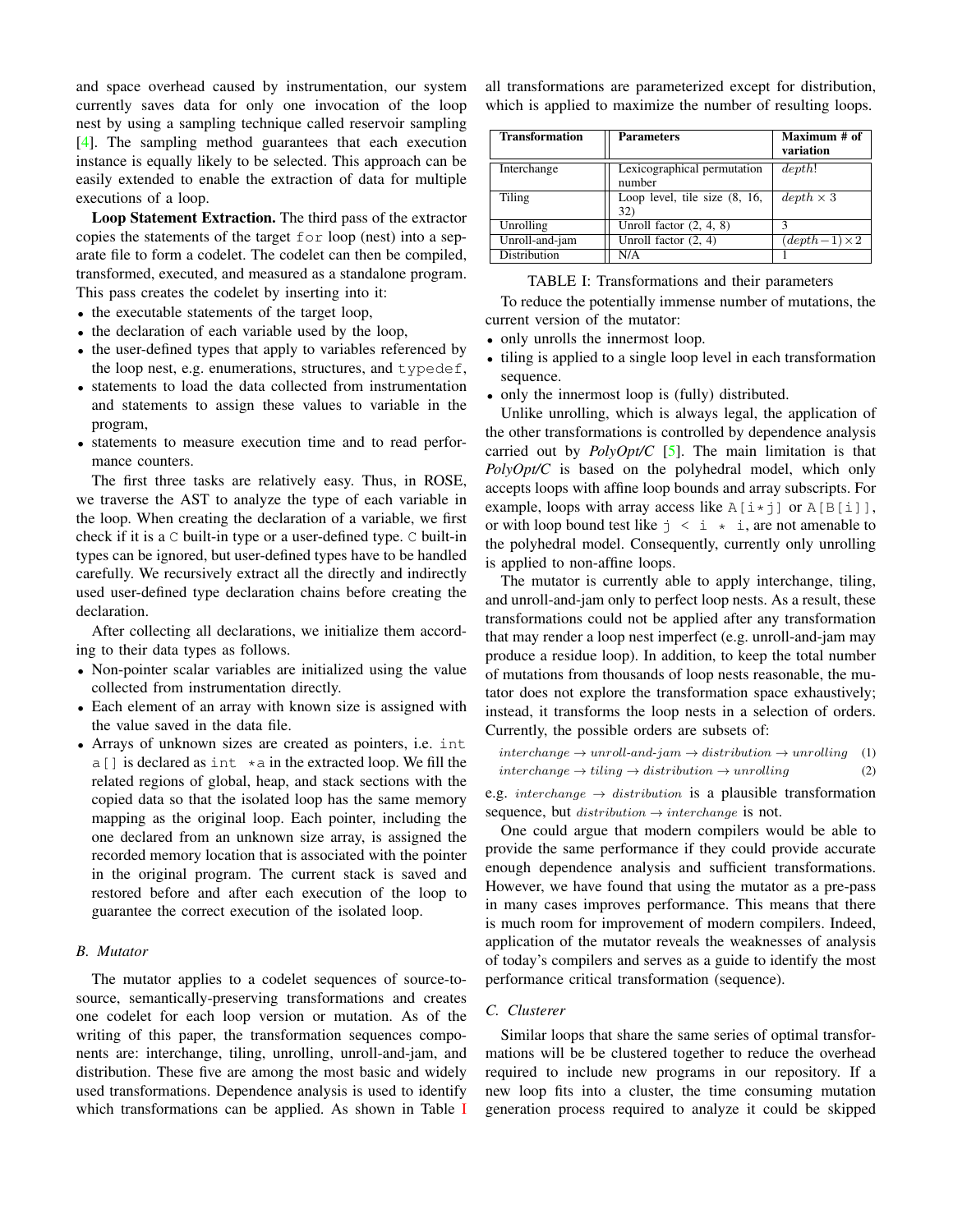altogether. Furthermore, the size of each cluster is an effective indicator of how common the corresponding loop pattern is. Compiler developers may use such information to prioritize the optimization for common loop patterns.

The clusterer will make use of a static analysis process to identify features of a newly submitted loop and find loops in the repository with common features. Then, these loops from the repository will be compared against the test loop via a semantics test to generate a similarity score. Loops with a sufficiently high similarity score can then be clustered together. These tests would be specifically tuned for our application; for example, we would consider the statements  $a[i] = 2 * b[i] + 1$  and  $a[i] = 3 + 2 * b[i]$ to be similar since their behavior under different transformation techniques are expected to be identical.

### *D. Website*

A web-based user front-end<sup>[1](#page-3-1)</sup> is designed for public accesses and queries, allowing compiler and language researchers to not only search the repository but also contribute new benchmarks and measurements. The website provides the following functionalities:

- allows download for source code and compiled assembly of the codelets and their mutations;
- plots experimental results at different granularity levels (loop level, application level, benchmark level, etc.);
- presents static/dynamic features of the codelets in searchable/sortable interactive tables;
- allows users to run read-only SQL queries.

• lets users to submit comment and analysis for each codelet. New features such as new benchmark submission system are also being developed.

#### III. REPOSITORY: LORE

<span id="page-3-0"></span>The main objective of the tools described in Section  $\Pi$  is to add data to the *LORE* repository. The repository contains the codelets, the mutations created by the mutator, and their main dynamic and static characteristics. The repository also contains information about execution times and the context in which these times were measured including the target machine, compiler, and compiler switches.

In this section, we discuss the underlying database used for the repository, the sources from where we have extracted loops so far, the main characteristics that we measure for each loop, and the context in which we have carried out measurements.

## *A. Database*

The core of the repository is a MySQL database that holds specific information such as:

- the source of each loop (benchmark name, benchmark version application name, file name, function name, line number, etc.)
- the static/dynamic features of the extracted loops (described below in Section [III-D\)](#page-4-0)

<span id="page-3-1"></span><sup>1</sup>The website can be accessed at: <http://www.vectorization.computer>

- the transformation sequence involved in a mutation and their parameters
- details of each experimental result entry, including the environment of the experiment (compiler vendor, compiler version, CPU model, etc.) and statistics of the result. (min, max, standard deviation, median, and mean of the clock cycles spent inside the loop)
- correlation metrics used for clustering loops.

The database is hosted on a dedicated server. The web server and the machines that run the measurements access the database via network.

#### *B. Source of Loops*

*LORE* currently contains 2499 C loops extracted from 25 widely used benchmarks, libraries implementing algorithms such as audio/video codecs and deep learning, and some realworld applications selected from GitHub. A total number of 88661 mutations have been obtained from these loops. Table [II](#page-3-2) lists the number of loops obtained from each workload and the number of mutations that our mutator has successfully derived from each of them. Most of the libraries and applications were obtained from open source repositories such as GitHub and SourceForge. The libraries include daala, flac, libogg, silk, and libsndfile from Xiph.org Foundation [\[6\]](#page-9-6), lame codec [\[7\]](#page-9-7), twolame codec  $[8]$ , and libdeep  $[9]$ . The real-world applications are GAP  $[10]$  and mozipeg  $[11]$ . We expect the number of loops to continue to grow in size and diversity of origin.

<span id="page-3-2"></span>TABLE II: The number of loop nests extracted from each benchmark and the mutation count applied on each of them.

| <b>Benchmark</b>           | # of loop nests | # of mutations |
|----------------------------|-----------------|----------------|
| ALPBench[12]               | 71              | 384            |
| $ASC$ -llnl[13]            | 22              | 352            |
| Cortexsuite[14]            | 111             | 1964           |
| Fhourstones [ $15$ ]       | 2               | 20             |
| FreeBench[16]              | 71              | 641            |
| Kernels $[17]$             | 164             | 3736           |
| Livermore $[18]$           | 76              | 2404           |
| MediaBench <sup>[19]</sup> | 350             | 3124           |
| Netlib[20]                 | 44              | 584            |
| <b>NPB[21]</b>             | 379             | 59464          |
| Polybench <sup>[22]</sup>  | 92              | 2968           |
| Scimark2[23]               | 3               | 24             |
| SPEC[24]                   | 665             | 8089           |
| <b>TSVC[25]</b>            | 152             | 2012           |
| libraries                  | 242             | 2513           |
| real-world apps            | 55              | 382            |
| Subtotal                   | 2499            | 88661          |

## *C. Codelets*

As described in Section [II-A,](#page-1-2) the extractor identifies for loops in a program and creates a codelet for each of them. A codelet consists of two separate files. One is a new source file which only contains the loop nest copied from the original application, declaration of all variables used by the loop, and user defined data types (e.g. typedef, struct, and enum, etc). The other one is composed of four primary parts: 1) the loop invocation handler, i.e. we may need to execute the standalone loop multiple times, 2) operations to fetch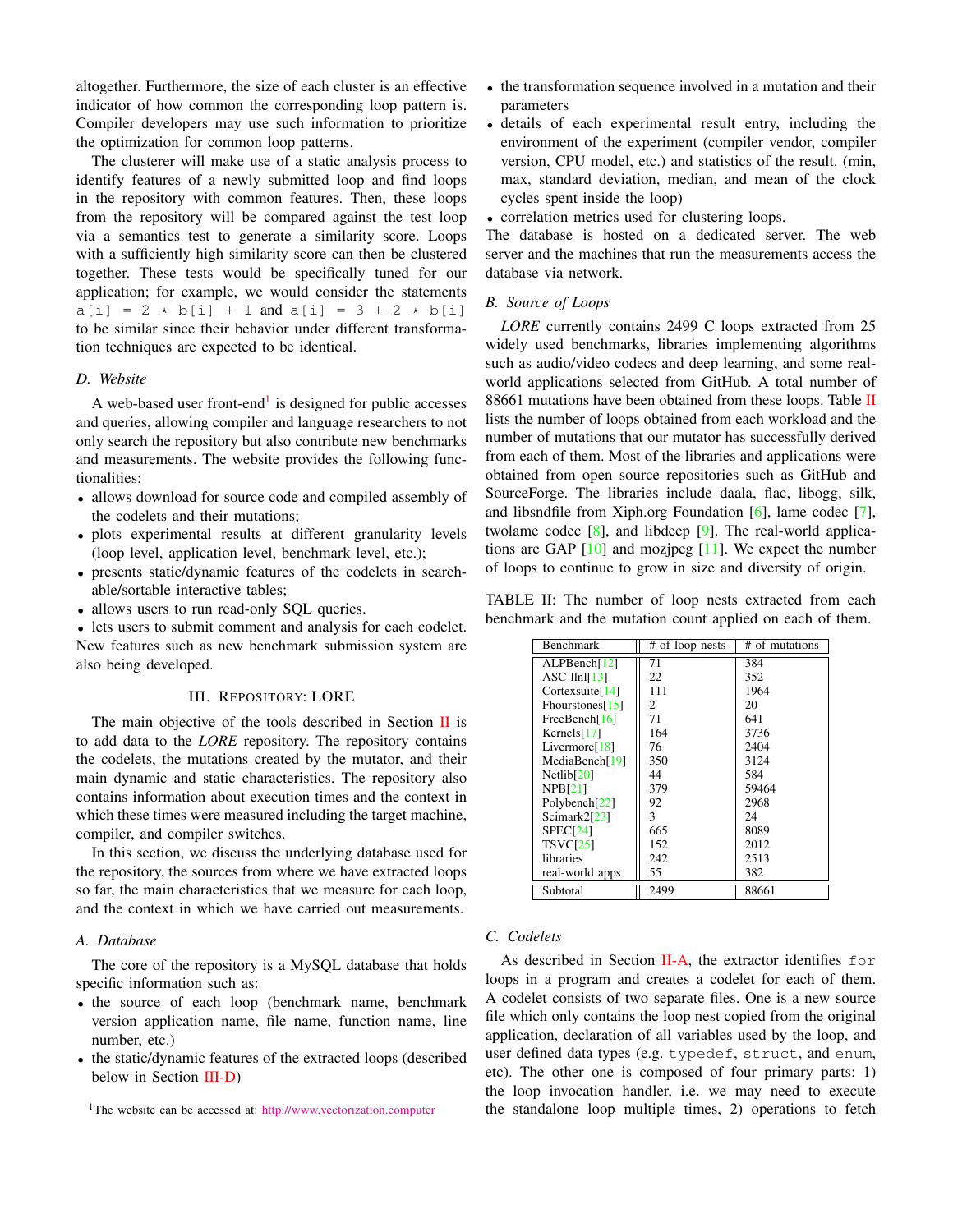data that is required by the loop nest from the file built by instrumentation, e.g. initializing variables with either values or pointer addresses, 3) timers to measure the number of machine cycles executed by a loop, 4) APIs to access the performance counter handling module. Other operations such as memory allocation and deallocation, saving and restoring stack contents, read/write machine specific registers (MSRs), and statistical analysis of execution time results are programmed into shared libraries that can be linked to a codelet without recompilation.

We use the RDTSCP instruction to read the CPU's timestamp counter (TSC) for measuring the number of clock cycles consumed by running an extracted loop. This instruction guarantees that all instructions before it have retired from the pipeline before it reads the TSC; therefore, it is able to accurately gauge loops with small execution cycles. Each codelet can be specified to execute multiple times by giving a parameter. The minimum, maximum, mean, median, and standard deviation of the cycle counts are calculated at the completion of all runs.

Although a codelet is independent of the original program, it still uses the same input data and has the same memory layout as the original loop. Now one can focus on the isolated code snippet rather than the full application for analysis and optimization. This facilitates applications that have well-defined hot loop kernels because compiler-based auto tuning for loop transformations could be performed offline on the codelet yet still able to deliver significant performance enhancement for the whole application.

## <span id="page-4-0"></span>*D. Characteristics*

Each codelet possesses a series of source-level static characteristics, and each measurement on a combination of compiler and machine configurations produces a list of dynamic characteristics. Currently the measured static features include:

- loop nest level,
- lower/upper bounds and stride of the loop,
- number of statements in the loop,
- number of memory operations in the loop,
- number of floating-point/integer operations in the loop,
- number of constant in the loop,
- number of branches (e.g.  $if$  statements) in the loop,
- number of basic blocks (BB) and edges in the loop's control flow graph (CFG),
- number of BB with different characteristics (e.g. BB with 1 predecessor and 2 successors).

When one of the static features such as loop bounds and the stride size are not available at compile time, the expression that represents the feature is stored in the repository. Note that the static-features are obtained at source-level, meaning that they may be altered by optimization passes during compilation.

Dynamic characteristics contain hardware-related activities and dynamic instruction mixes. Hardware-related activities are collected at run-time by reading hardware performance counters available on most modern microprocessors. A standalone module is designed to provide simple and high level APIs for the acquisition of performance counter values. A total of forty dynamic features have been collected for each loop nest in the repository. A subset of the performance counters include<sup>[2](#page-4-1)</sup>:

- memory traffic, such as the number of L1D data line replacements (L1D.REPLACEMENT).
- memory hits, such as the number of retired load uops with L1/2 cache hits as data sources and misses in the L3 cache (MEM LOAD UOPS RETIRED.L1/2/3 HIT PS), etc.
- line fill buffer (LFB) occupancy, such as the number of cycles with L1D outstanding load misses (L1D\_PEND\_MISS. PENDING CYCLES), etc.
- TLB related, such as DTLB LOAD MISSES.STLB HIT, DTLB STORE MISSES.STLB HIT, etc.
- resource stalls, such as resource-related stall cycles (RE-SOURCE STALLS.ANY) and cycles stalled due to re-order buffer full (RESOURCE STALLS.ROB), etc.
- prefetcher ralated, such as the number of L2 prefetching requests that miss the L2 cache (L2 RQSTS.L2 PF MISS) and the number of requests from L2 hardware prefetchers (L2 RQSTS.ALL PF), etc.

The dynamic instruction mix of each extracted loop is obtained via a customized Pin [\[27\]](#page-9-26) tool, which collects the following statistics/instruction counts during the codelet/mutation execution:

- total number of instructions
- total number of floating point instructions
- number of floating point SSE, AVX, and AVX2 instructions
- number of integer SSE and AVX2 instructions
- number of scalar and vector loads
- number of scalar and vector stores

The static and dynamic characteristics can be used to understand performance results, determine the type of effect each mutation has over the performance of the original loops, and to serve as features in machine learning models to cluster loops and in the future to predict the best mutations for a given loop.

## *E. Measurements*

Compiler researchers may download the codelets and their mutations from *LORE* to carry out measurements, or they may query the database to get our routinely expanded measurements. We have a number of measurements in the current version of the repository. Table [III](#page-4-2) lists the compilers and their versions we have used for our measurements. In the rest of the paper, when discussing the experimental results, a compiler refers to the more recent version if we do not specify the version number, i.e. GCC means GCC 6.2.0.

<span id="page-4-2"></span>

| $\overline{GCC}$ | ICC | Clang |
|------------------|-----|-------|
| 4.O.J            |     | 3.6.2 |
|                  |     |       |

TABLE III: Compilers and their versions measured and recorded in *LORE* as of Jun 2017

All experiments to this date were conducted on an Intel Haswell generation Xeon E5-1630 v3 processor (equipped

<span id="page-4-1"></span><sup>&</sup>lt;sup>2</sup>Please refer to Intel Software Developer's Manual for the details of each counter [\[26\]](#page-9-27).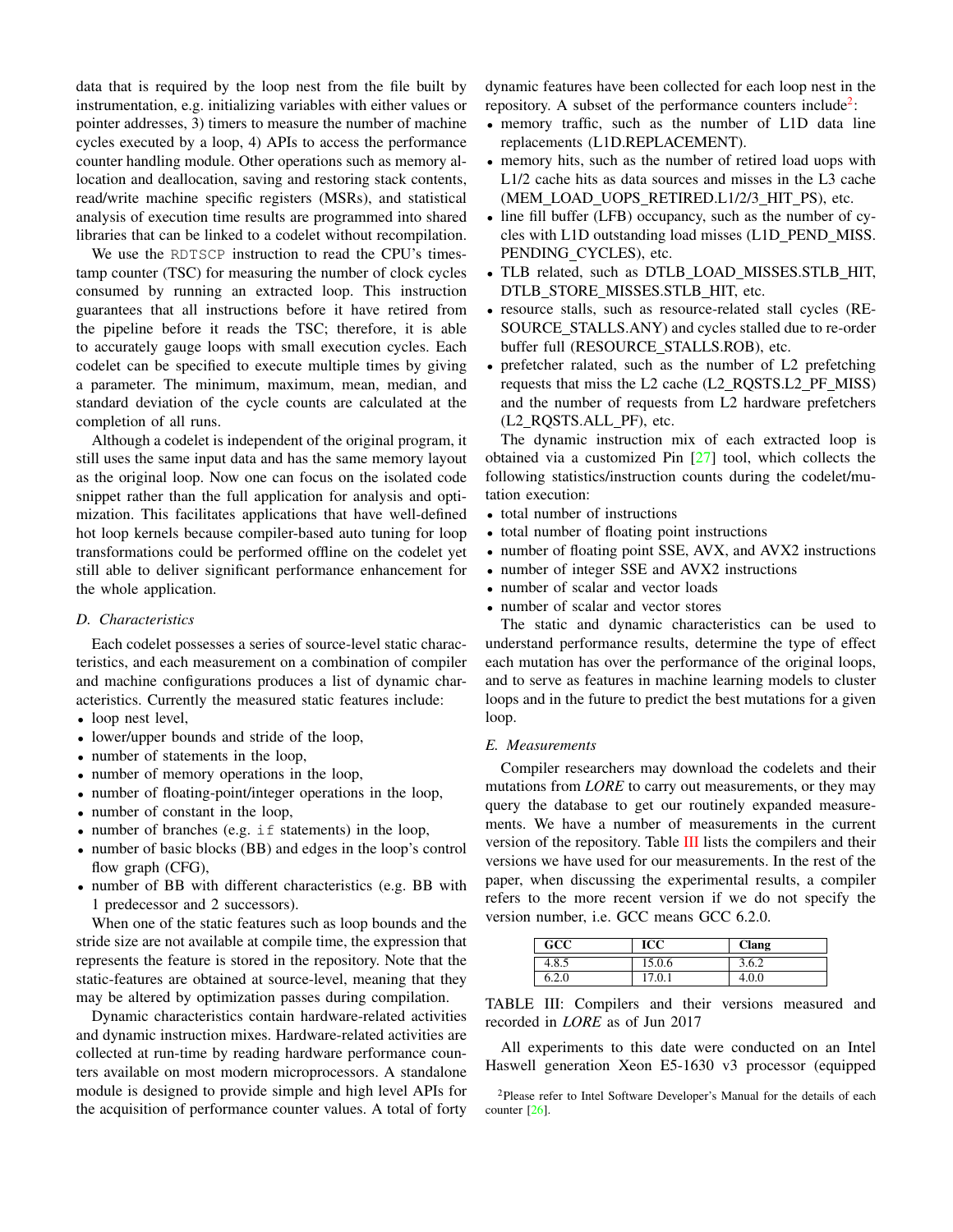with 32K L1 cache, 256K L2 cache, and 10MB L3 cache) and 32GB DDR4 2133 RAM, running Ubuntu 16.04 server version. We executed all measurements on the same CPU core with dynamic frequency scaling, Intel's TurboBoost technology, Hyper-Threading, and CPU sleep state all disabled. More experiments will be conducted with different machine settings (e.g. different cache sizes, architecture generation, memory interface speed, etc.) in the future to investigate more architectural behaviours (e.g. cache misses) of the codelets.

Each codelet and its mutations have been compiled with -O3 for all three compilers. To allow more aggressive optimizations, we turned on additional flags for each compiler. For GCC, -ffast-math, -funsafe-loop-optimizations, and -ftree-loop-if-convert-stores are enabled. -ffast-math is also enabled for Clang. -restrict is used for ICC compilation to promote pointer aliasing analysis. We call the executable compiled with the above flags the *reference* compilation.

In order to assess compilers' vectorization capability with different generations of Intel's vector extensions, we also compiled each codelet/mutation with 4 additional settings besides the reference: only allow SSE vector extension, allow up to AVX vector extension, allow up to AVX2 vector extension, and only allow scalar instructions. To force the compilers to apply these settings, we disabled compilers' vectorization profitability model if possible.

The performance statistic results are collected over 100 runs of each codelet with the above compiler flags. The original code with the above flags is used as the *baseline* for comparisons, and the one among all mutations that produces best performance on a compiler with the same flags is referred to as the *best mutation*.

#### IV. EXAMPLE ANALYSIS

<span id="page-5-0"></span>This section describes two example studies based on the loop nests in LORE. The first one compares the capability of three production compilers' auto-vectorizers. This experiment reveals how many loops are vectorized by each compiler and which compiler outperforms the others in vectorization given a certain loop pattern. The other one quantitatively evaluates the evolution of a compiler by comparing code performance produced by two different versions of the compiler.

## *A. Comparison of vectorizers*

Vectorization has grown in prominence with the wide deployment of vector devices in modern processors to improve single thread performance. In perfect situation, the speedup gained by vectorization could be close to the number of the vector lanes potentially used by the target data type. However, the overhead introduced during the vectorization process, e.g. pack/unpack operations, may neutralize or even negate the benefit in some circumstances. We define that a compiler effectively vectorizes a loop if  $\frac{t_{scalar}}{min(t_{SSE}, t_{AVX}, t_{AVX2})} > 1.15$ , where  $t_{scalar}$ ,  $t_{SSE}$ ,  $t_{AVX}$ , and  $t_{AVX2}$  are the execution time of a codelet when it is compiled with no vectorization, SSE, AVX, and AVX2, respectively. This condition specifies that vectorization is considered effective only when the speedup obtained from a vectorized codelet is greater than 1.15x.

*Vectorized loop count:* In order to fairly and accurately compare the vectorizers of the three compilers, we only count loops whose baseline execution time exceed 1000 cycles for every compiler. 959 loops are hence included in this analysis.

The second row in Table [IV](#page-5-1) shows the number and percentage of loops that are vectorized effectively by default. The results indicate that ICC successfully vectorizes far more loops than GCC and Clang, and GCC outperforms Clang in vectorization by a relatively small margin. The difference in vectorization rate across compilers suggests that some compilers may find vectorization opportunities that the others do not. The reason that a compiler fails to automatically vectorize a vectorizable loop varies. Some typical causes include conservative dependence analysis, non-unit stride memory accesses, etc. These obstacles may be overcome by certain loop transformations, and then a compiler can proceed to vectorize a loop. We discovered from experiments that even a sequence of simple transformations can effectively make more loops vectorized. The third row in Table [IV](#page-5-1) presents the number and percentage of additional loops that become vectorized after certain sequence of transformations are applied via our mutator. In this case, Clang benefits the most from the transformations; GCC comes second, and ICC receives the least benefit. Interestingly, the order is exactly opposite to that of the second row. This implies that a compiler tends to better benefit from source level transformations when its vectorizer is relatively naïve, and vice versa. The last row in Table [IV](#page-5-1) lists the total number and percentage of loops that are vectorized after going through the mutation process.

<span id="page-5-1"></span>

|                                                                                                                                                                                          | $GC$                                 | $\overline{ICC}$                     | Clang                                 |
|------------------------------------------------------------------------------------------------------------------------------------------------------------------------------------------|--------------------------------------|--------------------------------------|---------------------------------------|
|                                                                                                                                                                                          | 6.2.0                                | 17.0.1                               | 4.0.0                                 |
| # of loops included                                                                                                                                                                      |                                      | 959                                  |                                       |
| # (%) of loops originally having<br>effective vectorization<br>$#$ (%) of additional loops vec-<br>torized effectively and beneficial<br>against the original baseline after<br>mutation | 273<br>$(28.5\%)$<br>77<br>$(8.0\%)$ | 395<br>$(41.2\%)$<br>63<br>$(6.6\%)$ | 216<br>$(22.5\%)$<br>98<br>$(10.2\%)$ |
| Subtotal                                                                                                                                                                                 | 350                                  | 458                                  | 314                                   |
|                                                                                                                                                                                          | $(36.5\%)$                           | $(47.8\%)$                           | (32.7%)                               |

TABLE IV: Effective vectorization statistics

The results become more interesting as we further examine the distribution of speedup gained by vectorization from the target compilers (shown in Figure [2\)](#page-6-0). Although the total number of loops effectively vectorized by GCC is notably less than that by ICC, GCC actually manages to help more loops obtain speedup above 4x. Meanwhile, both compilers have comparable results for speedup between 1.5x and 4x. But ICC significantly boosts more loops with 1.15x to 1.5x speedup. Therefore, GCC's vectorizer is on par with ICC's. Clang's vectorizer, on the other hand, rarely produces vector speedup that is higher than 4x. As a relatively young compiler,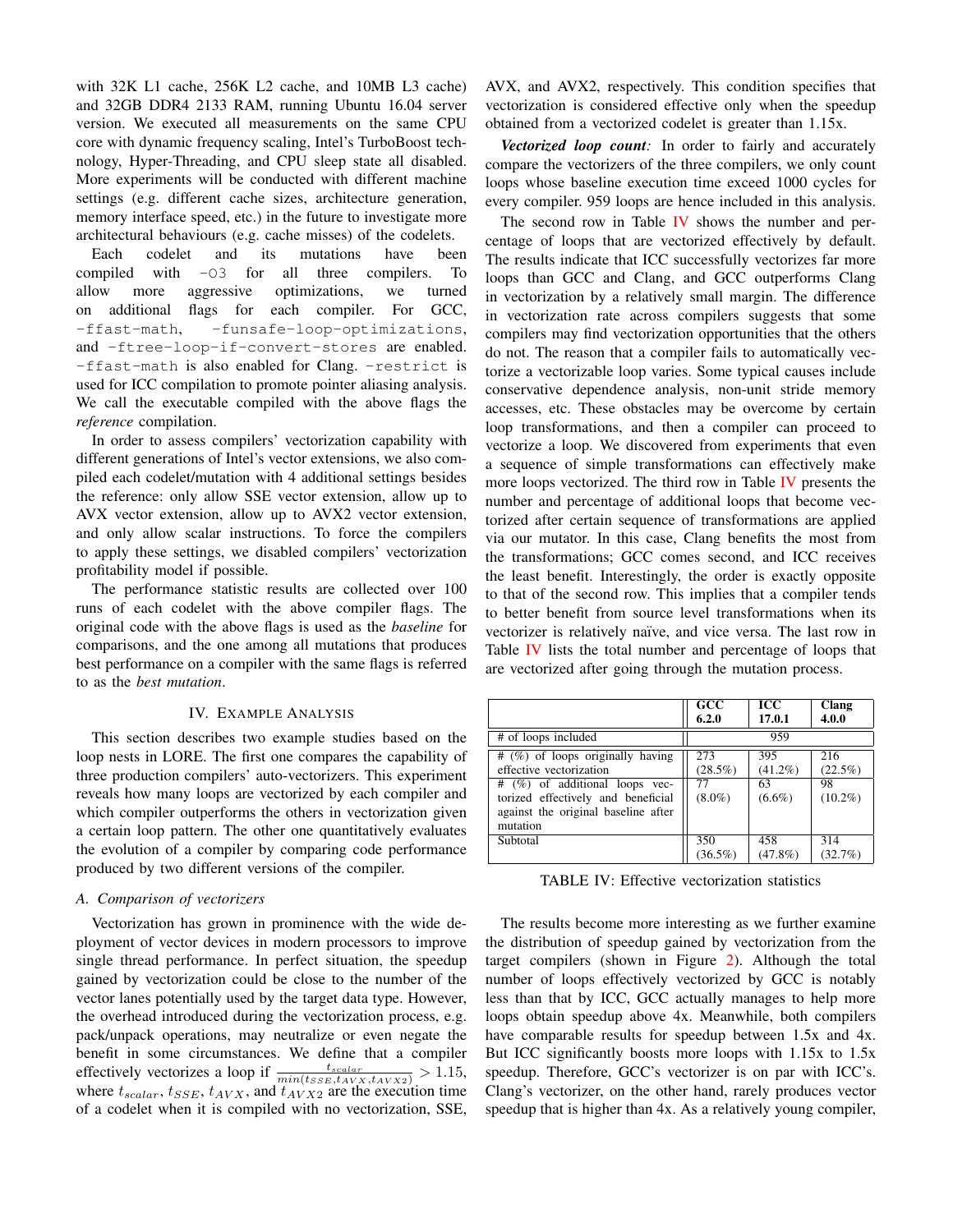<span id="page-6-0"></span>

it seems that Clang has more room to improve its vectorization capability.

Fig. 2: Distribution of vector speedup from effectively vectorized loops after mutations are applied

*Effectiveness in common loop patterns:* Thanks to the Clusterer, we are able to sort loops into categories and analyze them collectively. We studied a number of common loop patterns where one compiler's vectorizer outperforms the others. For illustrative purpose, two broadly used patterns are described, namely setting/zeroing a buffer and reduction.

Setting and zeroing buffers. Listing [1](#page-6-1) contains a loop nest from the 183.equake application in SPEC2000. It stores a series of 1s into array source\_elms. While both ICC and GCC can vectorize this loop nest easily using vector move instructions (e.g. vmovdqu or vmovdqa) and produce similar performance, the statically unknown variable ARCHelems in the loop conditional prevents Clang from optimizing this loop, leading to nearly 10x slowdown over either ICC or GCC.

As expected, Clang can vectorize the loop perfectly if ARCHelems is altered to an integer value (e.g. 1001) where the loop bound becomes known at compile time. But it fails to vectorize the code again if we make variable i global, e.g. defining it outside the loop scope. Clang's vectorization report prints that it cannot determine the number of loop iterations in this case. Therefore, GCC and ICC are likely to conduct more accurate analysis for code with this pattern to enable vectorization.

```
int i, ARCHelems, *source_elms;<br>for (i = 0; i <= ARCHelems - 1;
for (i = 0; i \leq \text{ARCHelems} - 1; i \neq 1)source_elms[i] = 1;
}
```
Listing 1: Loop nest from 183.equake in SPEC2000 benchmark

Listing [2](#page-6-2) is a codelet, extracted from the LU application in the NPB benchmark suite, that zeros two 2-D buffers. We observed that GCC was 1.97 and 1.87 times faster than Clang and ICC on this simple code, respectively. To understand this finding, we disassembled the binaries generated by these three compilers and learned how they generated code for the codelet.

- GCC called the memset function implemented in glibc to handle an entire row of a 2-D array at a time.
- ICC split the inner loop into two loops where one contained 64 iterations and the other had 2 iterations. It then vectorized the larger loop by a vector length of 4 and unrolled the vectorized loop 8 times, which was essentially 32 iterations in total. That is, this loop was executed only twice. In addition, ICC directly generated scalar code for the smaller loop since no loop optimization was considered profitable.
- While Clang also called the memset function to set these two arrays, it was more aggressive than GCC as it passed an entire 2-D array not a row to memset at once.

<span id="page-6-2"></span>**int** i, k; **double** phi1[66][66], phi2[66][66]; **for** (i = 0; i <= 64 + 1; i++) { **for** (k = 0; k <= 64 + 1; k++) { phi1[i][k] = 0.0; phi2[i][k] = 0.0; } }

Listing 2: Loop nest froom LU in NPB benchmark

However, after changing 0.0 to 1.0 on the right hand side of the two statements, all three compilers vectorized the inner loop using AVX instructions, fully unrolled the loop (with a unroll factor of 8), and created an epilogue with 2 scalar move instructions for each statement. With this modification, all the target compilers produced similar performance effects.

We can thus safely come to the conclusion that the memset function in glibc probably vectorizes zeroing a buffer. There is a mutated version for ICC in our database that delivers the matching performance as GCC. By looking at the transformed code, we found that our mutator distributed the statements in the inner loop and then unrolled each distributed loop twice. As a result, ICC is not only capable of vectorizing the inner loop by a vector length of 4, but also able to fully unroll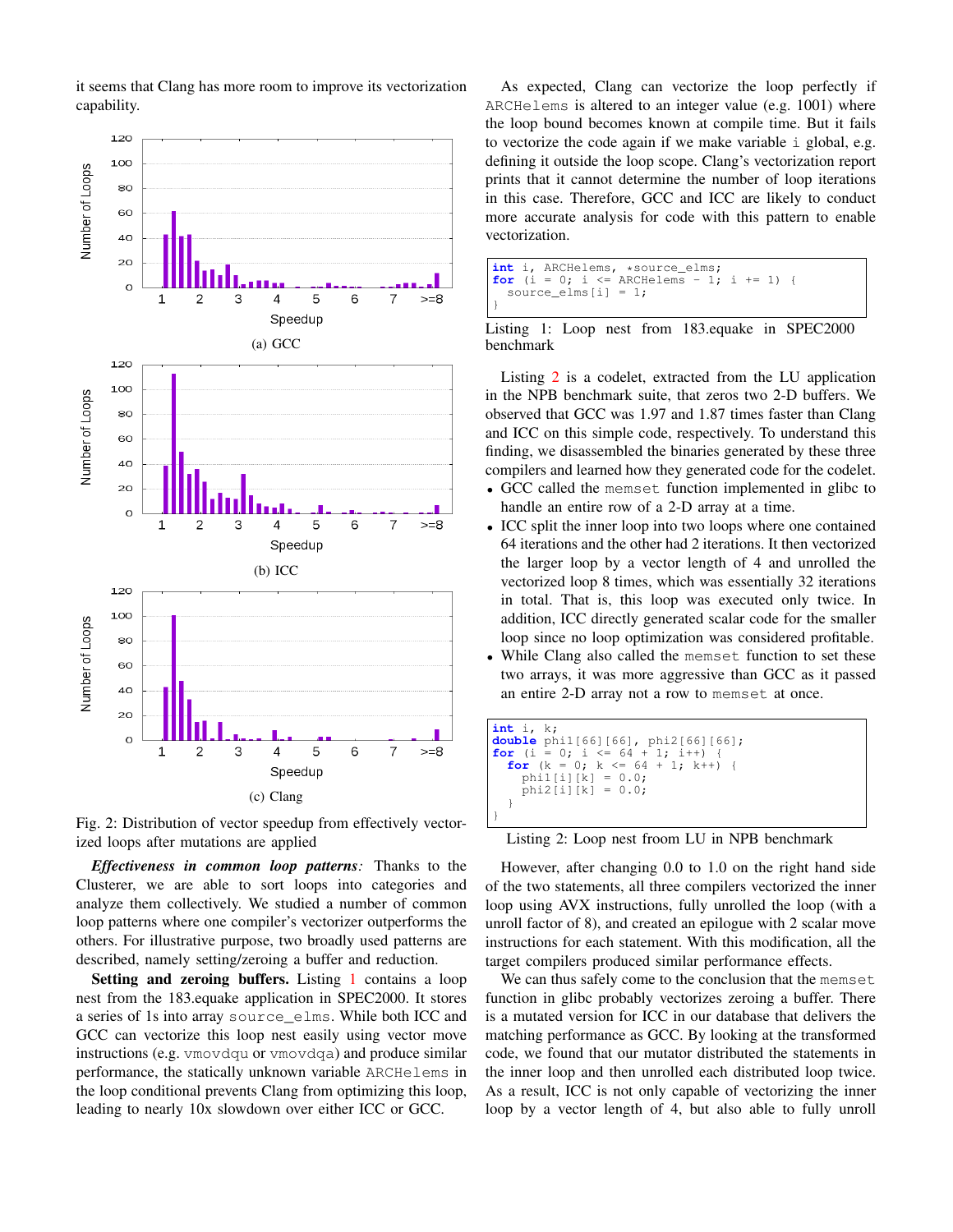the vectorized loop. Our mutator can also guide Clang to produce approximately the same performance by distributing the two statements in the inner loop. With this refinement, Clang can generate analogous assembly to the one emitted by GCC. Our repository, hence, is helpful in spotting I) the effectiveness of vectorization in different compilers and II) what transformations and in which order they can be applied to generate more efficient code.

Reduction. Listing [3](#page-7-0) contains a representative reduction example. For this code, ICC has the best performance whereas GCC has the worst performance with Clang in between, i.e. ICC has 1.76x and 1.13x speedup over GCC and Clang, respectively. By inspecting the assembly code, we found that all three compilers vectorized this codelet, but GCC conservatively skipped unrolling and Clang aggressively unrolled the vectorized loop 20 times and ICC unrolled it with a unroll factor of 8.

This example indicates 1) the overhead of other loop optimizations, e.g. unrolling, might negate the benefit of vectorization when they are not applied cautiously, 2) the performance gain from unrolling varies significantly for different unroll factors. Hence, an accurate model for intelligent selection of proper transformations and their parameters is of significance. LORE is a tool that can be used to develop such accurate models.

```
int i;
float sum, a[32000];<br>for (i = 0; i < 32000; i++)
for (i = 0; i <
  sum += a[i];
}
```
Listing 3: Loop S311 from TSVC benchmark

## *B. Comparison of GCC 6.2.0 against GCC 4.8.5*

The second example analysis of our repository explores the performance difference of the loops over two compiler generations. We picked GCC 6.2.0 (later referred to as 6.2), released on August 2016, and GCC 4.8.5 (later called 4.8), released on June 2015, to measure the progress.

*Effectiveness of mutations:* Table [V](#page-7-1) shows, on both compiler versions, the number of loops that are amenable to our mutator, the number of loops that are benefiting from our mutations (e.g. having at least 1.15x speedup), and the number of loops that are unfavorable to any possible mutations (e.g. having at least 1.15x slowdown). To minimize the affect of timing noise, we excluded loops with execution time less than 1000 cycles. As a result, only 1148 and 1118 out of 2499 loops remain in the results for GCC 4.8 and 6.2, respectively.

Table [V](#page-7-1) exhibits that  $46.3\%$  and  $43.2\%$  loops in the repository are beneficial from our mutator for GCC 4.8 and 6.2, respectively. The percent of loops that are unfavorable to any mutations performed is 4.6% for GCC 4.8 and 5.5% for GCC 6.2. At least two possible reasons lead to the notable slowdown regardless whatever mutation is applied. First, the compilers can optimize the loop in the most appropriate way to achieve peak performance by themselves. Second, the number of transformations applied by our mutator is inadequate, i.e. other transformation techniques might be beneficial but not yet applied.

<span id="page-7-1"></span>

| GCC                                      | 6.2.0        | 4.8.5       |
|------------------------------------------|--------------|-------------|
| # of loops included                      | 1118         | 1148        |
| $#$ (%) of loops having beneficial muta- | 483 (43.2%)  | 530 (46.3%) |
| tion(s)                                  |              |             |
| $#$ (%) of loops having all mutations    | 61 $(5.5\%)$ | 53 (4.6%)   |
| unfavorable                              |              |             |

TABLE V: Number of loops with mutation speedup above/ below thresholds

<span id="page-7-2"></span>

Fig. 3: Distribution of speedup from beneficial mutations for GCC 6.2.0 and 4.8.5

<span id="page-7-3"></span>

Fig. 4: Distribution of speedup from unfavorable mutations for GCC 6.2.0 and 4.8.5

Figure [3](#page-7-2) and Figure [4](#page-7-3) plot the distribution of speedup by the best mutation from loops containing beneficial mutation(s) or possessing only unfavorable mutations, respectively. The speedup values in the plots are calculated by  $\frac{T_{baseline}}{min(T_{mutation})}$ . Table [V](#page-7-1) and the plots together reflect that mutations not only help more loops for GCC 4.8 than for 6.2, but also produce higher speedup for the former than for the latter. On the other hand, the number of loops that have only unfavorable mutations is higher with GCC 6.2 than with GCC 4.8, and the corresponding average slowdown is higher with the newer GCC version as well. These results imply that as GCC evolves, its optimization passes become more effective, which leaves less room for mutations to further optimize. Meanwhile, the improved optimizations can be disabled by mutations which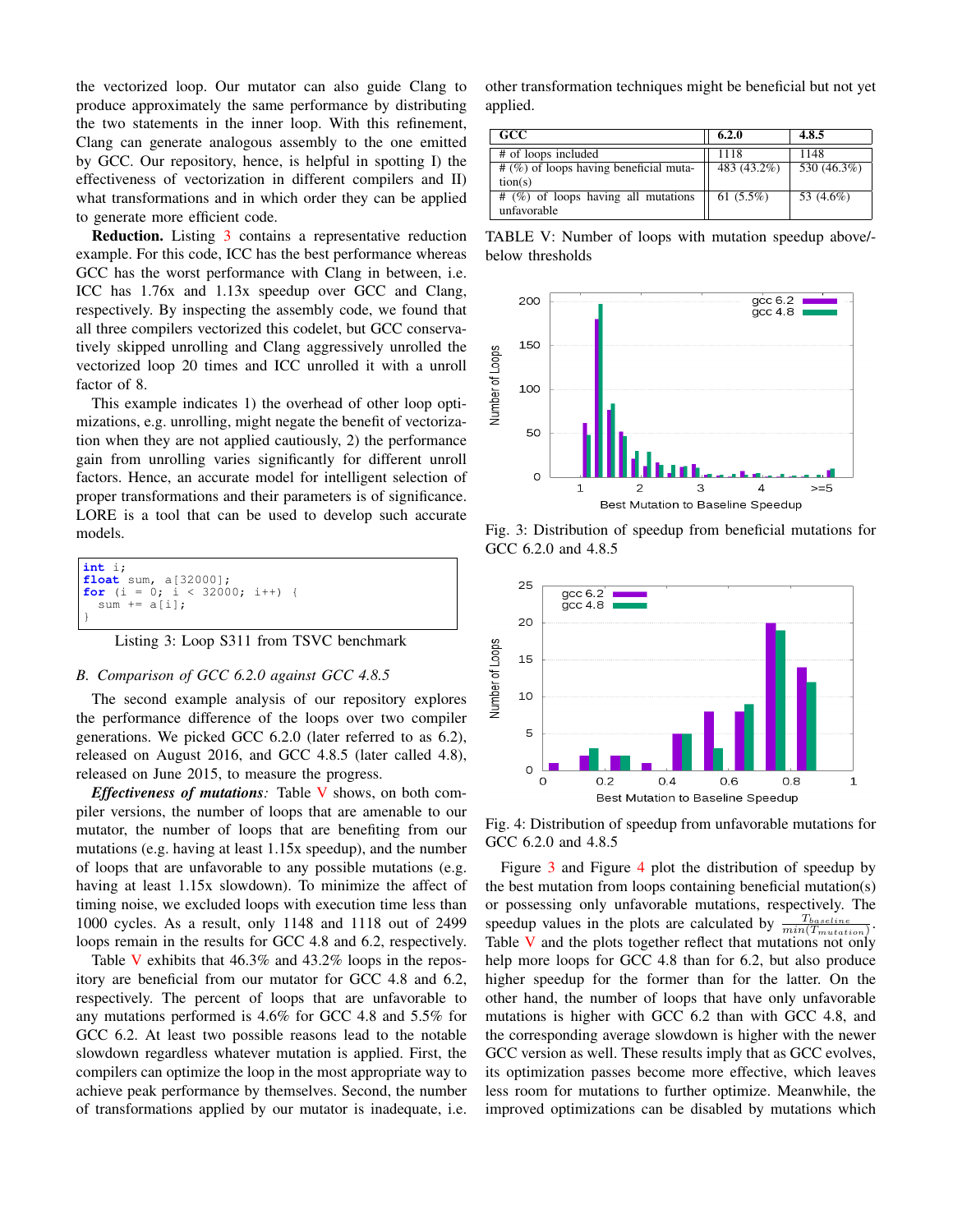alter common loop patterns, and this may negatively impact performance, therefore causing higher numbers in Figure [4.](#page-7-3)

*Performance improvement:* We analyzed the performance discrepancy of loops compiled by GCC 4.8 and 6.2, respectively. This analysis only focuses on the 1113 loops that are shared by both versions. Table [VI](#page-8-1) lists the numbers and percentages of loops receive either notable speedup or slowdown as GCC upgrades. The first column compares the baseline of the loops compiled by these two GCC versions. The speedup is calculated by  $\frac{T_{4.8baseline}}{T_{6.2baseline}}$ , and the slowdown is reciprocal. The second column compares the best mutations of a loop compiled by the two GCC versions. The speedup is calculated by  $\frac{min(T_{4.8mutation})}{min(T_{6.2mutation})}$ , and the slowdown is reciprocal. Note that here mutations also include the baseline, and the transformation sequences of the best mutations on the same loop for two GCC versions can be different. The speedups discussed above are also plotted in Figure [5.](#page-8-2) From the table and the plot, we can see that  $20.0\% \sim 22.0\%$  of the loops run significantly faster with the more recent GCC. Although most of the speedup values are below 2x, some loops received performance boost up to 14x. By inspecting the assembly, we noticed that high speedups often came from loops that were not vectorized by GCC 4.8 but vectorized by GCC 6.2. On the other hand,  $1.8\% \sim 3.1\%$  of the loops surprisingly executes much slower when compiled by the newer GCC version. In the worst case, the performance drop can be as severe as 4x. We observed that vectorization, or more specifically, vectorization profitability analysis also partially contributed to the performance loss.

<span id="page-8-1"></span>

| From GCC 4.8.5 to 6.2.0      | <b>Baseline</b> | <b>Best mutation</b> |
|------------------------------|-----------------|----------------------|
| # of loops shared            | 1113            |                      |
| $#$ (%) of loops having over | $245(22.0\%)$   | $223(20.0\%)$        |
| 1.15x speedup                |                 |                      |
| $#$ (%) of loops having over | 34 $(3.1\%)$    | $20(1.8\%)$          |
| 1.15x slowdown               |                 |                      |

TABLE VI: Number of loops that have notable performance boost or lose as GCC evolves from 4.8.5 to 6.2.0

<span id="page-8-2"></span>

Fig. 5: Speedup from GCC 4.8.5 to 6.2.0 of all significant loops in the repository

The results also demonstrate that after applying various transformation sequences to a loop and selecting the best mutation, the performance disparity of the said mutation compiled by the two GCC versions tends to be less than the performance gap between the baseline. In Figure [5,](#page-8-2) it is clear that when speedup is greater than 1x, the line representing the performance gap between the best mutations is almost always under the line representing that between the baseline, and when speedup is less than 1x, the situation is completely opposite.

This observation indicates that some disadvantages of older optimization techniques can be mitigated by exploring the space of transformation sequences.

#### V. RELATED WORK

<span id="page-8-0"></span>While this is the first work that builds a systematic infrastructure to extract loops for optimization, analysis, and query, there are a few techniques proposed to implement the related functionality of some components in our framework. We classify them into 3 categories.

Repository. Fursin et al. [\[28\]](#page-9-28) developed an open source knowledge management framework and repository, cTuning infrastructure, for automate performance tuning and optimization. It is able to do statistical analysis and modeling of empirical results for various benchmarks in their repository. cTuning offers compiler optimizations at the program level, e.g. using different algorithm parameters and compiler flags. However, our repository provides the community a large amount of loop nests with numerous mutations to achieve peak performance.

Extractors. To avoid tuning an entire large application, several previous papers  $[29]$ ,  $[30]$ ,  $[31]$  proposed to extract hot spots. Optimizations are then performed only on these small kernels to make the tuning process more manageable. The extractor in [\[29\]](#page-9-29) outlined a code segment from a function and built a separate function for it. However, our extractor actually copies the whole target loop to a standalone file and creates declarations for all involved variables. The extracted codelet in our approach uses the sampled input data from the original program, which is compilable, executable, and measurable independently. Code Isolator [\[31\]](#page-9-31) can statically analyze the data structures to be extracted but cannot handle pointers. On the other hand, our two-pass approach solves the pointer aliasing problem by capturing memory accessed by a loop nest and restoring the execution environment before launching the extracted loop.

Castro et al. [\[32\]](#page-9-32) proposed a close approach, CERE, to extract and replay codelets from benchmarks for optimization. Although CERE also managed to extract hot loops and capture the machine states in the original program, our extractor differs from it in two aspects. First, CERE captures codelets at the LLVM Intermediate Representation (IR) level, thus losing the ability to explore source-level transformations. In contrast, our extractor is implemented at the source level. It not only preserves the exact behaviors of the original loop nest, but also makes the source-level optimizations viable. Second, CERE is tied to LLVM, which limits the portability of the codelets, but our extracted codelets can be directly fed to various compilers.